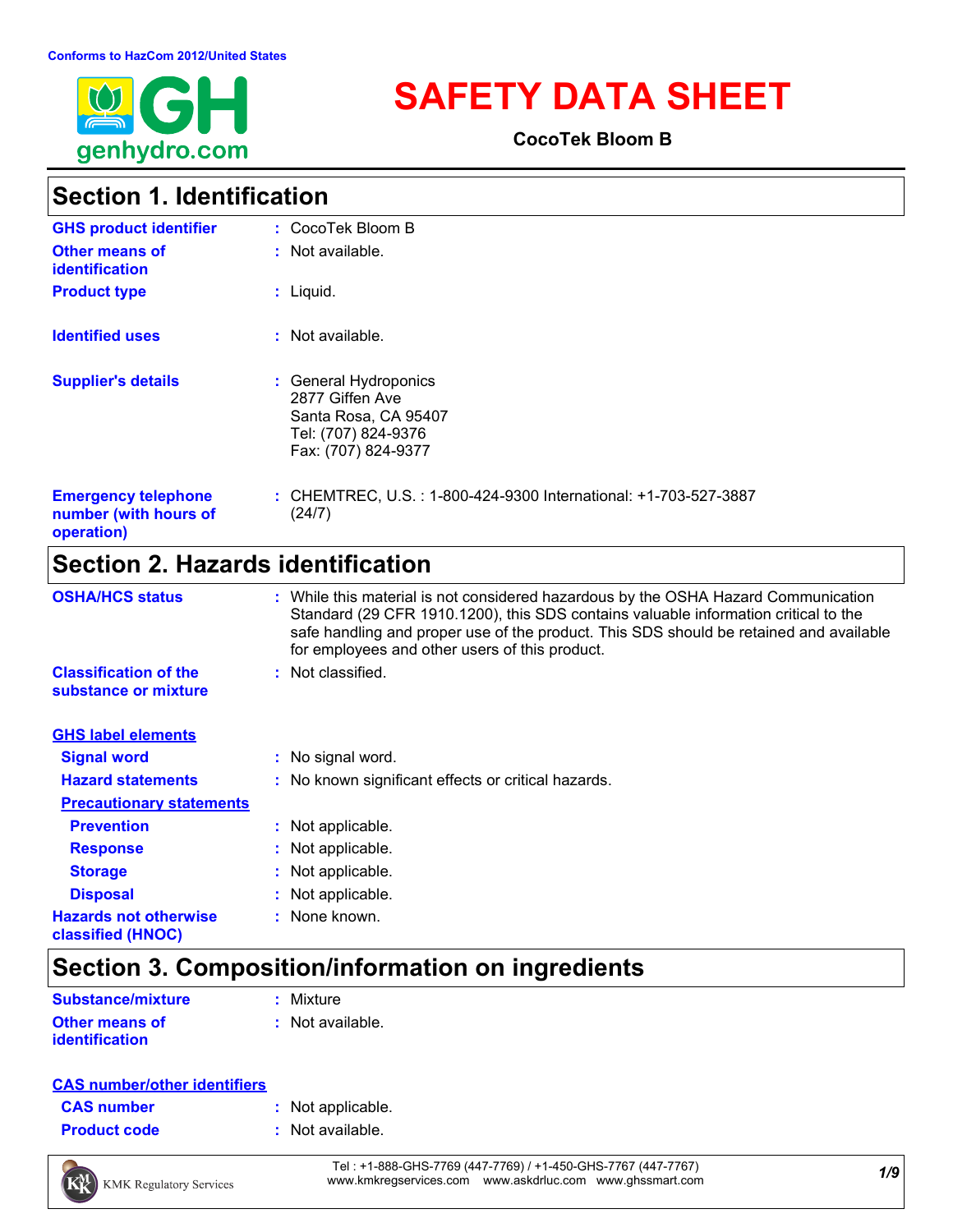

### **Section 3. Composition/information on ingredients**

| <b>Indredient name</b> | הו      | ımber     |
|------------------------|---------|-----------|
| Ammonium nitrate       | $0.3 -$ | 6484-52-2 |

Any concentration shown as a range is to protect confidentiality or is due to batch variation.

**There are no additional ingredients present which, within the current knowledge of the supplier and in the concentrations applicable, are classified as hazardous to health or the environment and hence require reporting in this section.**

**Occupational exposure limits, if available, are listed in Section 8.**

### **Section 4. First aid measures**

#### **Description of necessary first aid measures**

| <b>Eye contact</b>  | : Immediately flush eyes with plenty of water, occasionally lifting the upper and lower<br>eyelids. Check for and remove any contact lenses. Get medical attention if irritation<br>occurs.                                                                                                                                                                                                            |
|---------------------|--------------------------------------------------------------------------------------------------------------------------------------------------------------------------------------------------------------------------------------------------------------------------------------------------------------------------------------------------------------------------------------------------------|
| <b>Inhalation</b>   | : Remove victim to fresh air and keep at rest in a position comfortable for breathing. If not<br>breathing, if breathing is irregular or if respiratory arrest occurs, provide artificial<br>respiration or oxygen by trained personnel. It may be dangerous to the person providing<br>aid to give mouth-to-mouth resuscitation. Maintain an open airway. Get medical<br>attention if symptoms occur. |
| <b>Skin contact</b> | : Flush contaminated skin with plenty of water. Get medical attention if symptoms occur.                                                                                                                                                                                                                                                                                                               |
| <b>Ingestion</b>    | : Wash out mouth with water. If material has been swallowed and the exposed person is<br>conscious, give small quantities of water to drink. Do not induce vomiting unless<br>directed to do so by medical personnel. Never give anything by mouth to an<br>unconscious person. Get medical attention if symptoms occur.                                                                               |

#### **Most important symptoms/effects, acute and delayed**

| <b>Potential acute health effects</b> |                                                     |
|---------------------------------------|-----------------------------------------------------|
| Eye contact                           | : No known significant effects or critical hazards. |
| <b>Inhalation</b>                     | : No known significant effects or critical hazards. |
| <b>Skin contact</b>                   | : No known significant effects or critical hazards. |
| <b>Ingestion</b>                      | : No known significant effects or critical hazards. |
| <b>Over-exposure signs/symptoms</b>   |                                                     |
| Eye contact                           | : No known significant effects or critical hazards. |
| <b>Inhalation</b>                     | : No known significant effects or critical hazards. |
| <b>Skin contact</b>                   | : No known significant effects or critical hazards. |
| <b>Ingestion</b>                      | : No known significant effects or critical hazards. |

|                                   | Indication of immediate medical attention and special treatment needed, if necessary |
|-----------------------------------|--------------------------------------------------------------------------------------|
| <b>Notes to physician</b>         | : Treat symptomatically.                                                             |
| <b>Specific treatments</b>        | : No specific treatment.                                                             |
| <b>Protection of first-aiders</b> | : No special protection is required.                                                 |

**See toxicological information (Section 11)**

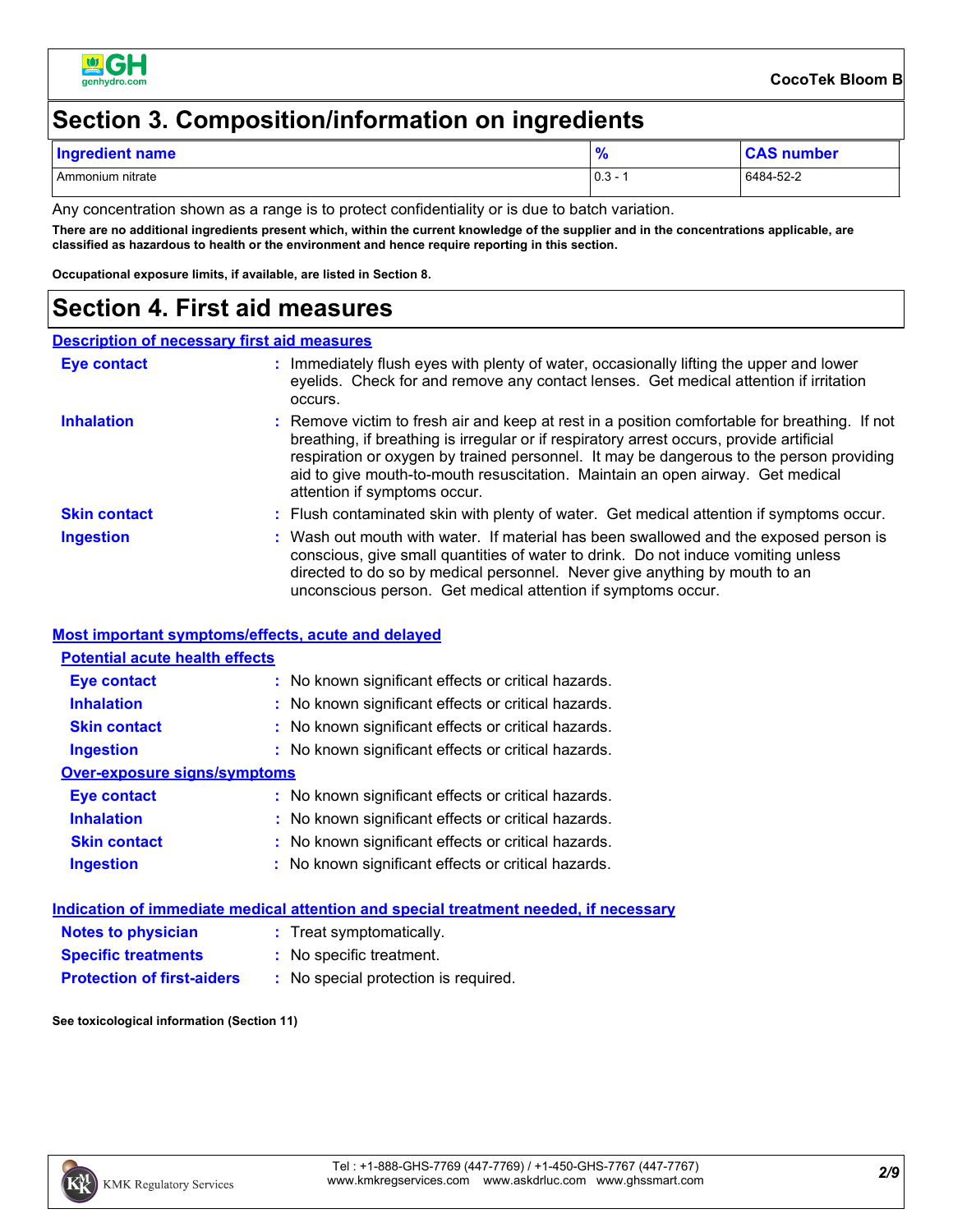

### **Section 5. Fire-fighting measures**

| <b>Extinguishing media</b>                               |                                                                                                                                                                          |
|----------------------------------------------------------|--------------------------------------------------------------------------------------------------------------------------------------------------------------------------|
| <b>Suitable extinguishing</b><br>media                   | : Use an extinguishing agent suitable for the surrounding fire.                                                                                                          |
| <b>Unsuitable extinguishing</b><br>media                 | : None known.                                                                                                                                                            |
| <b>Specific hazards arising</b><br>from the chemical     | : No specific fire or explosion hazard.                                                                                                                                  |
| <b>Hazardous thermal</b><br>decomposition products       | : Decomposition products may include the following materials:<br>nitrogen oxides<br>sulfur oxides<br>phosphorus oxides<br>metal oxide/oxides                             |
| <b>Special protective actions</b><br>for fire-fighters   | : No special measures are required.                                                                                                                                      |
| <b>Special protective</b><br>equipment for fire-fighters | : Fire-fighters should wear appropriate protective equipment and self-contained breathing<br>apparatus (SCBA) with a full face-piece operated in positive pressure mode. |

### **Section 6. Accidental release measures**

|                                                              | Personal precautions, protective equipment and emergency procedures                                                                                                                                                                                                                                                                                                                                                                                                                                                                      |
|--------------------------------------------------------------|------------------------------------------------------------------------------------------------------------------------------------------------------------------------------------------------------------------------------------------------------------------------------------------------------------------------------------------------------------------------------------------------------------------------------------------------------------------------------------------------------------------------------------------|
| For non-emergency<br>personnel                               | : Put on appropriate personal protective equipment.                                                                                                                                                                                                                                                                                                                                                                                                                                                                                      |
|                                                              | For emergency responders : If specialized clothing is required to deal with the spillage, take note of any information in<br>Section 8 on suitable and unsuitable materials. See also the information in "For non-<br>emergency personnel".                                                                                                                                                                                                                                                                                              |
| <b>Environmental precautions</b>                             | : Avoid dispersal of spilled material and runoff and contact with soil, waterways, drains<br>and sewers. Inform the relevant authorities if the product has caused environmental<br>pollution (sewers, waterways, soil or air).                                                                                                                                                                                                                                                                                                          |
| <b>Methods and materials for containment and cleaning up</b> |                                                                                                                                                                                                                                                                                                                                                                                                                                                                                                                                          |
| <b>Spill</b>                                                 | : Stop leak if without risk. Move containers from spill area. Prevent entry into sewers,<br>water courses, basements or confined areas. Wash spillages into an effluent treatment<br>plant or proceed as follows. Contain and collect spillage with non-combustible,<br>absorbent material e.g. sand, earth, vermiculite or diatomaceous earth and place in<br>container for disposal according to local regulations (see Section 13). Dispose of via a<br>licensed waste disposal contractor. Note: see Section 1 for emergency contact |

## **Section 7. Handling and storage**

### **Precautions for safe handling**

| <b>Protective measures</b>                       | : Put on appropriate personal protective equipment (see Section 8).                                                                                                                                                                                                    |
|--------------------------------------------------|------------------------------------------------------------------------------------------------------------------------------------------------------------------------------------------------------------------------------------------------------------------------|
| <b>Advice on general</b><br>occupational hygiene | : Eating, drinking and smoking should be prohibited in areas where this material is<br>handled, stored and processed. Workers should wash hands and face before eating,<br>drinking and smoking. See also Section 8 for additional information on hygiene<br>measures. |

information and Section 13 for waste disposal.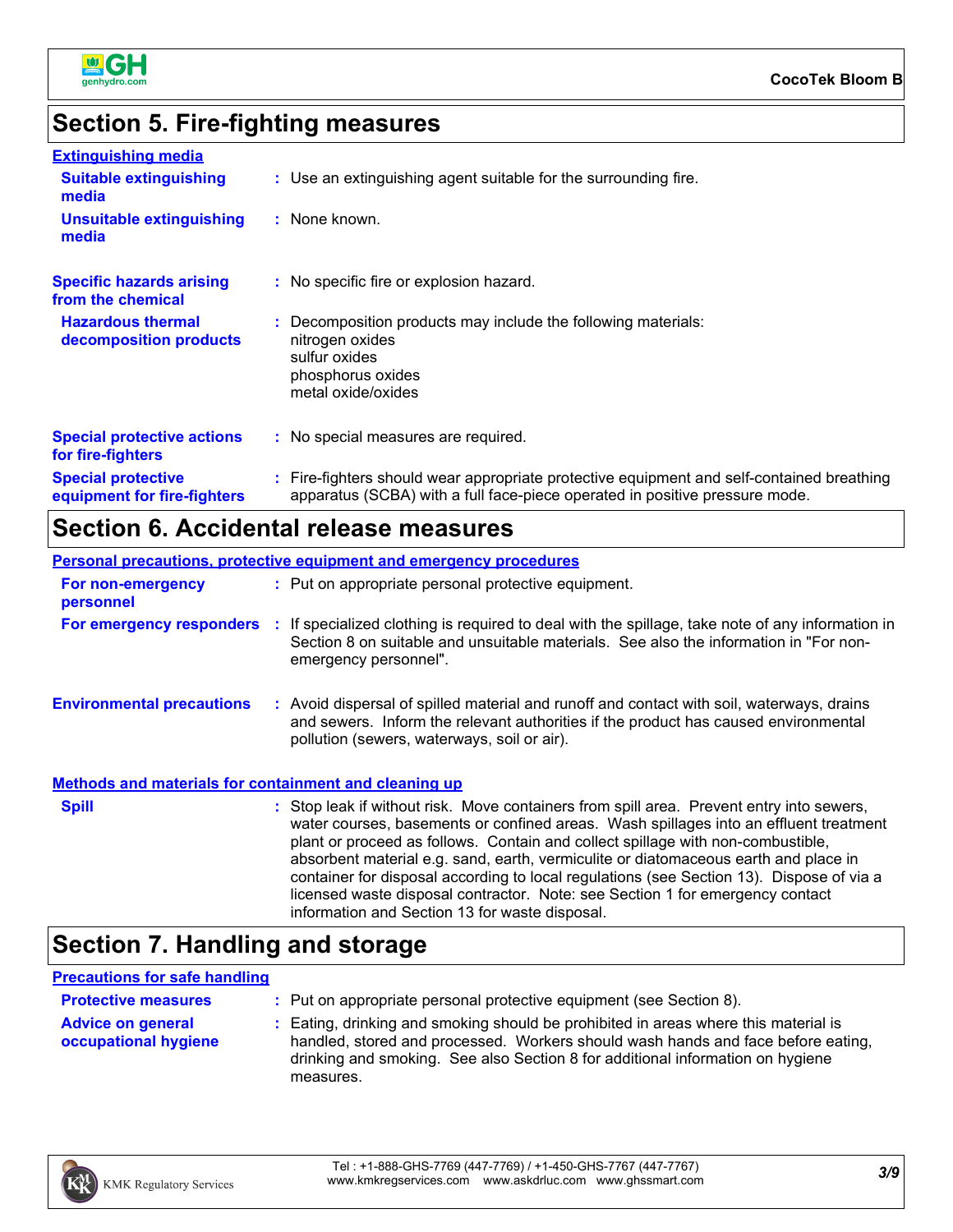

### **Section 7. Handling and storage**

|                          | <b>Conditions for safe storage, :</b> Store in accordance with local regulations. Store in original container protected from                                                                                                                                                                                         |
|--------------------------|----------------------------------------------------------------------------------------------------------------------------------------------------------------------------------------------------------------------------------------------------------------------------------------------------------------------|
| including any            | direct sunlight in a dry, cool and well-ventilated area, away from incompatible materials                                                                                                                                                                                                                            |
| <i>incompatibilities</i> | (see Section 10) and food and drink. Keep container tightly closed and sealed until<br>ready for use. Containers that have been opened must be carefully resealed and kept<br>upright to prevent leakage. Do not store in unlabeled containers. Use appropriate<br>containment to avoid environmental contamination. |

### **Section 8. Exposure controls/personal protection**

| <b>Control parameters</b>                  |                                                                                                                                                                                                                                                               |
|--------------------------------------------|---------------------------------------------------------------------------------------------------------------------------------------------------------------------------------------------------------------------------------------------------------------|
| <b>Occupational exposure limits</b>        |                                                                                                                                                                                                                                                               |
| None.                                      |                                                                                                                                                                                                                                                               |
| <b>Appropriate engineering</b><br>controls | : Good general ventilation should be sufficient to control worker exposure to airborne<br>contaminants.                                                                                                                                                       |
| <b>Environmental exposure</b><br>controls  | : Emissions from ventilation or work process equipment should be checked to ensure<br>they comply with the requirements of environmental protection legislation.                                                                                              |
| <b>Individual protection measures</b>      |                                                                                                                                                                                                                                                               |
| <b>Hygiene measures</b>                    | : Wash hands, forearms and face thoroughly after handling chemical products, before<br>eating, smoking and using the lavatory and at the end of the working period. Ensure<br>that eyewash stations and safety showers are close to the workstation location. |
| <b>Eye/face protection</b>                 | : Safety eyewear complying with an approved standard should be used when a risk<br>assessment indicates this is necessary to avoid exposure to liquid splashes, mists,<br>gases or dusts.                                                                     |
| <b>Skin protection</b>                     |                                                                                                                                                                                                                                                               |
| <b>Hand protection</b>                     | : Chemical-resistant, impervious gloves complying with an approved standard should be<br>worn at all times when handling chemical products if a risk assessment indicates this is<br>necessary.                                                               |
| <b>Body protection</b>                     | : Personal protective equipment for the body should be selected based on the task being<br>performed and the risks involved and should be approved by a specialist before<br>handling this product.                                                           |
| <b>Other skin protection</b>               | : Appropriate footwear and any additional skin protection measures should be selected<br>based on the task being performed and the risks involved and should be approved by a<br>specialist before handling this product.                                     |
| <b>Respiratory protection</b>              | : Not required under normal conditions of use.                                                                                                                                                                                                                |

### **Section 9. Physical and chemical properties**

| <b>Appearance</b>                |                    |
|----------------------------------|--------------------|
| <b>Physical state</b>            | : Liquid.          |
| <b>Color</b>                     | : Clear.           |
| <b>Odor</b>                      | : Odorless.        |
| <b>Odor threshold</b>            | : Not available.   |
| рH                               | : 4                |
| <b>Melting point</b>             | : Not available.   |
| <b>Boiling point</b>             | : Not available.   |
| <b>Flash point</b>               | : Not available.   |
| <b>Evaporation rate</b>          | : Not available.   |
| <b>Flammability (solid, gas)</b> | $:$ Not available. |



*4/9* Tel : +1-888-GHS-7769 (447-7769) / +1-450-GHS-7767 (447-7767) www.kmkregservices.com www.askdrluc.com www.ghssmart.com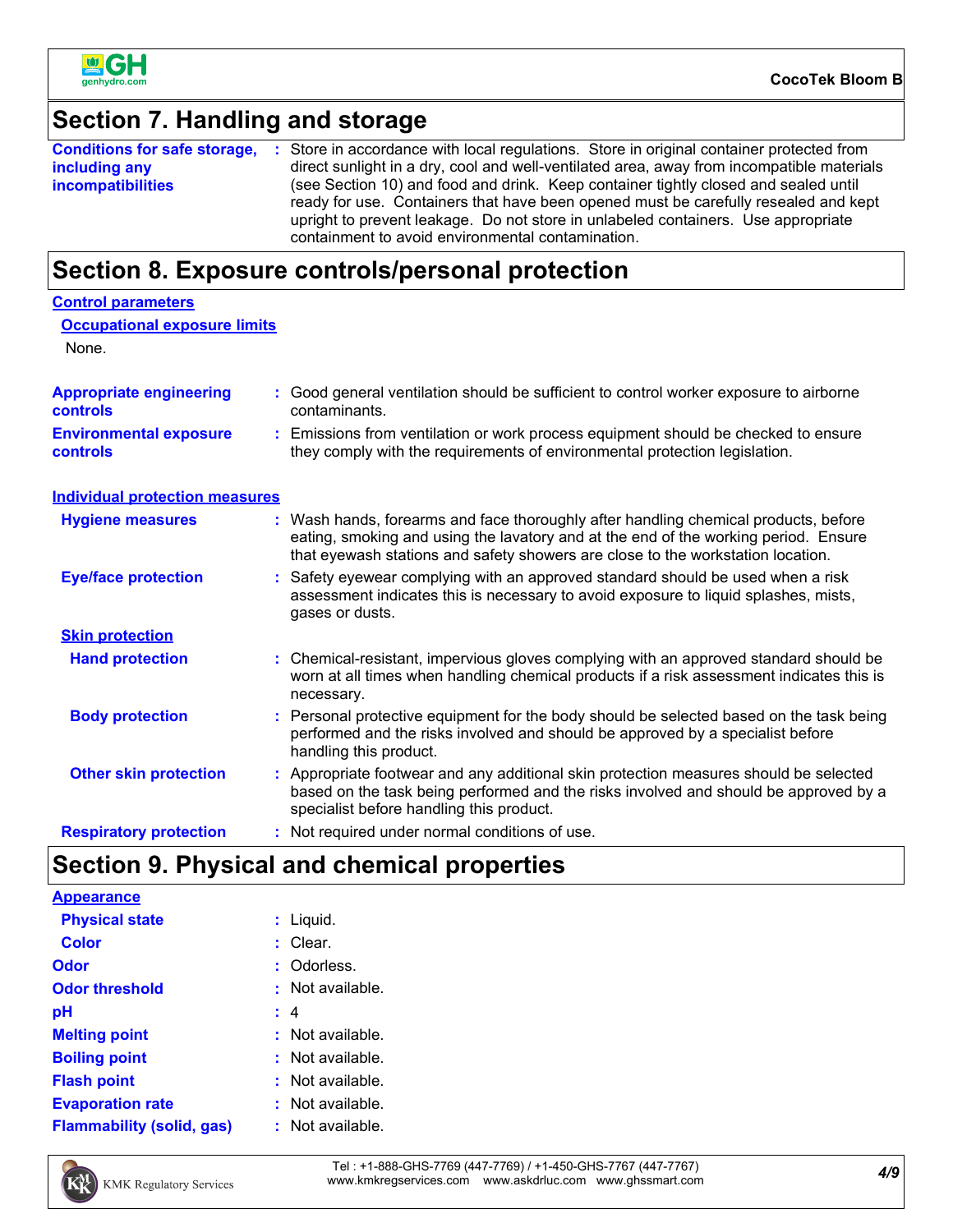

### **Section 9. Physical and chemical properties**

| Lower and upper explosive<br>(flammable) limits   | : Not available.    |
|---------------------------------------------------|---------------------|
| <b>Vapor pressure</b>                             | : Not available.    |
| <b>Vapor density</b>                              | Not available.      |
| <b>Relative density</b>                           | : 1.128             |
| <b>Solubility</b>                                 | : Soluble in water. |
| <b>Solubility in water</b>                        | $: 100$ q/l         |
| <b>Partition coefficient: n-</b><br>octanol/water | : Not available.    |
| <b>Auto-ignition temperature</b>                  | : Not available.    |
| <b>Decomposition temperature</b>                  | : Not available.    |
| <b>Viscosity</b>                                  | : Not available.    |
| <b>Volatility</b>                                 | : Not available.    |

### **Section 10. Stability and reactivity**

| <b>Reactivity</b>                            | : No specific test data related to reactivity available for this product or its ingredients.              |
|----------------------------------------------|-----------------------------------------------------------------------------------------------------------|
| <b>Chemical stability</b>                    | : The product is stable.                                                                                  |
| <b>Possibility of hazardous</b><br>reactions | : Under normal conditions of storage and use, hazardous reactions will not occur.                         |
| <b>Conditions to avoid</b>                   | : No specific data.                                                                                       |
| <b>Incompatible materials</b>                | : Reactive or incompatible with the following materials: oxidizing materials.                             |
| <b>Hazardous decomposition</b><br>products   | : Under normal conditions of storage and use, hazardous decomposition products should<br>not be produced. |
|                                              |                                                                                                           |

### **Section 11. Toxicological information**

#### **Information on toxicological effects**

#### **Acute toxicity**

| <b>Product/ingredient name</b> | <b>Result</b> | <b>Species</b> | <b>Dose</b> | <b>Exposure</b> |
|--------------------------------|---------------|----------------|-------------|-----------------|
| Ammonium nitrate               | LD50 Oral     | Rat            | 2217 mg/kg  |                 |

#### **Irritation/Corrosion**

There is no data available.

#### **Sensitization**

There is no data available.

#### **Carcinogenicity**

There is no data available.

#### **Specific target organ toxicity (single exposure)**

There is no data available.

#### **Specific target organ toxicity (repeated exposure)**

There is no data available.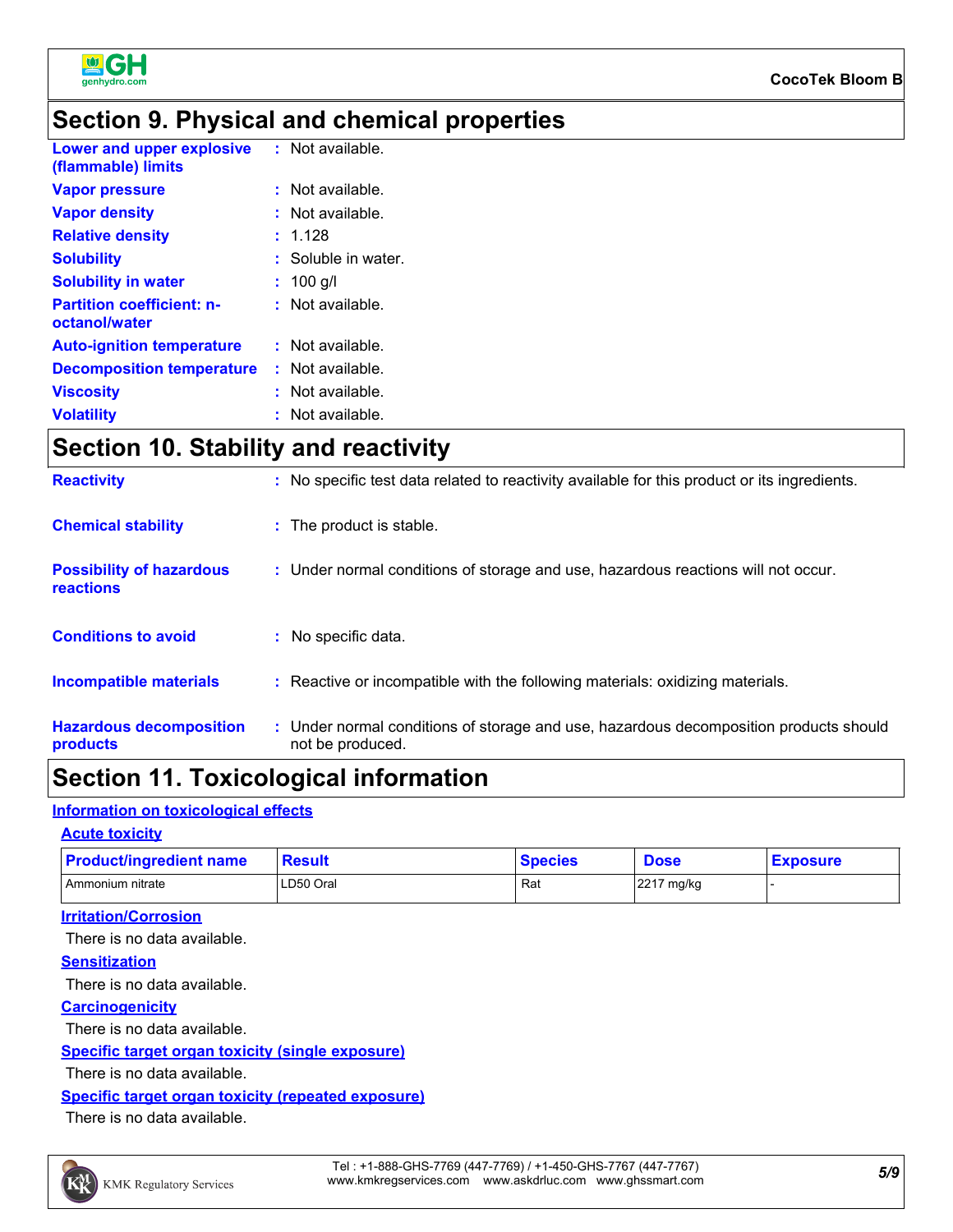

### **Section 11. Toxicological information**

#### **Aspiration hazard**

**Ingestion**

There is no data available.

| Information on the likely<br>routes of exposure | : Dermal contact. Eye contact. Inhalation. Ingestion.                               |
|-------------------------------------------------|-------------------------------------------------------------------------------------|
| <b>Potential acute health effects</b>           |                                                                                     |
| <b>Eye contact</b>                              | : No known significant effects or critical hazards.                                 |
| <b>Inhalation</b>                               | : No known significant effects or critical hazards.                                 |
| <b>Skin contact</b>                             | : No known significant effects or critical hazards.                                 |
| <b>Ingestion</b>                                | : No known significant effects or critical hazards.                                 |
|                                                 | <b>Symptoms related to the physical, chemical and toxicological characteristics</b> |
| Eye contact                                     | : No known significant effects or critical hazards.                                 |
| <b>Inhalation</b>                               | : No known significant effects or critical hazards.                                 |
| <b>Skin contact</b>                             | : No known significant effects or critical hazards.                                 |

#### **Delayed and immediate effects and also chronic effects from short and long term exposure**

| <b>Short term exposure</b>              |                                                     |
|-----------------------------------------|-----------------------------------------------------|
| <b>Potential immediate</b><br>effects   | : No known significant effects or critical hazards. |
| <b>Potential delayed effects</b>        | : No known significant effects or critical hazards. |
| <b>Long term exposure</b>               |                                                     |
| <b>Potential immediate</b><br>effects   | : No known significant effects or critical hazards. |
| <b>Potential delayed effects</b>        | : No known significant effects or critical hazards. |
| <b>Potential chronic health effects</b> |                                                     |
| General                                 | : No known significant effects or critical hazards. |
| <b>Carcinogenicity</b>                  | : No known significant effects or critical hazards. |
| <b>Mutagenicity</b>                     | : No known significant effects or critical hazards. |
| <b>Teratogenicity</b>                   | : No known significant effects or critical hazards. |
| <b>Developmental effects</b>            | : No known significant effects or critical hazards. |
| <b>Fertility effects</b>                | : No known significant effects or critical hazards. |

#### **Numerical measures of toxicity**

| <b>Acute toxicity estimates</b> |  |
|---------------------------------|--|
|                                 |  |

| <b>Route</b> | value         |
|--------------|---------------|
| Oral         | 47537.5 mg/kg |

No known significant effects or critical hazards. **:**

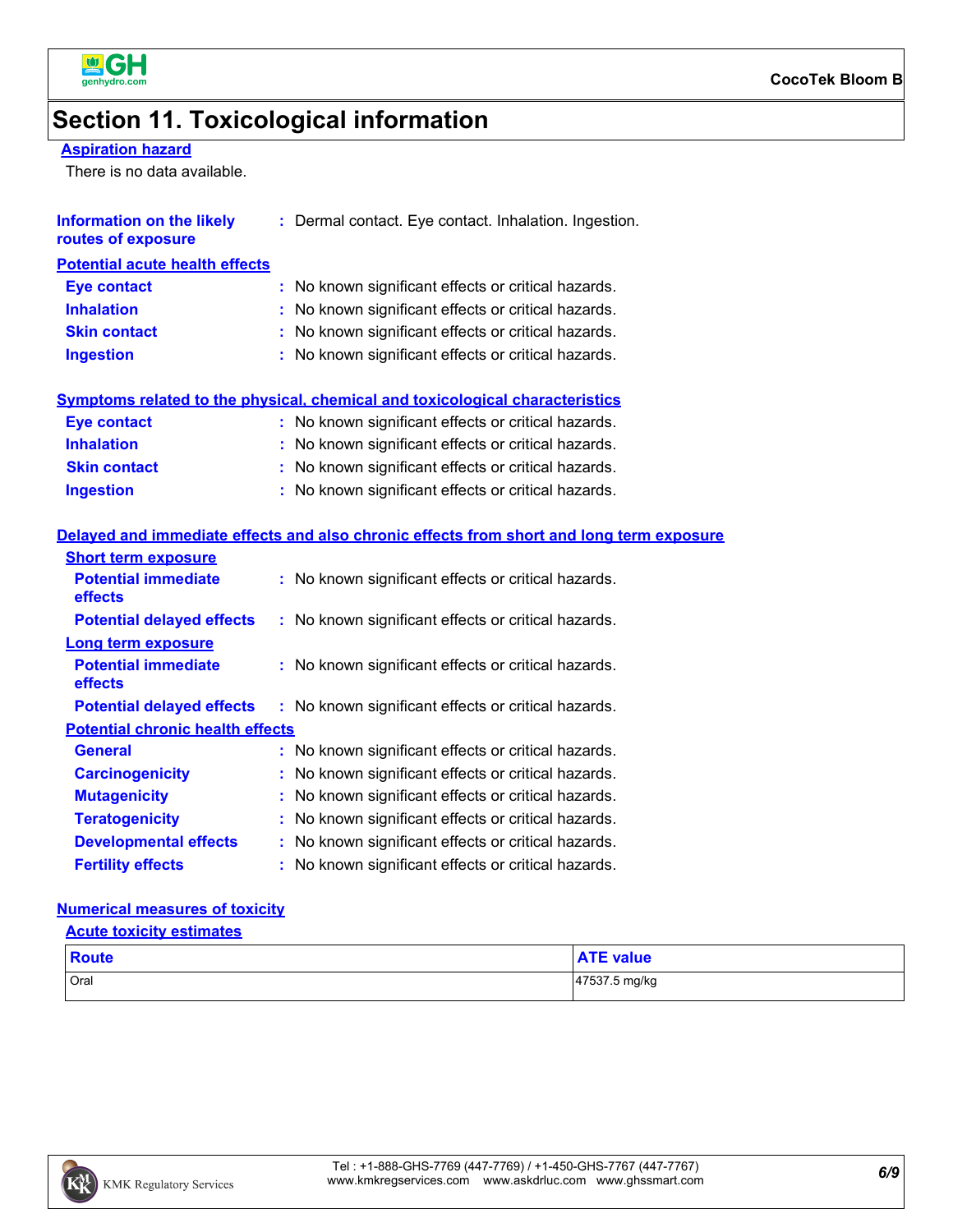

### **Section 12. Ecological information**

#### **Toxicity**

| <b>Product/ingredient name</b> | <b>Result</b>                         | <b>Species</b>          | <b>Exposure</b> |
|--------------------------------|---------------------------------------|-------------------------|-----------------|
| Ammonium nitrate               | Chronic NOEC 6 to 12 mg/L Fresh water | Crustaceans - Cladocera | 21 days         |

#### **Persistence and degradability**

There is no data available.

#### **Bioaccumulative potential**

| There is no data available.                                   |                                          |
|---------------------------------------------------------------|------------------------------------------|
| <b>Mobility in soil</b>                                       |                                          |
| <b>Soil/water partition</b><br>coefficient (K <sub>oc</sub> ) | $\therefore$ There is no data available. |

| : No known significant effects or critical hazards.<br><b>Other adverse effects</b> |  |
|-------------------------------------------------------------------------------------|--|
|-------------------------------------------------------------------------------------|--|

### **Section 13. Disposal considerations**

| <b>Disposal methods</b> | : The generation of waste should be avoided or minimized wherever possible. Disposal<br>of this product, solutions and any by-products should comply with the requirements of<br>environmental protection and waste disposal legislation and any regional local authority<br>requirements. Dispose of surplus and non-recyclable products via a licensed waste<br>disposal contractor. Waste should not be disposed of untreated to the sewer unless<br>fully compliant with the requirements of all authorities with jurisdiction. Waste packaging<br>should be recycled. Incineration or landfill should only be considered when recycling is<br>not feasible. This material and its container must be disposed of in a safe way. Empty<br>containers or liners may retain some product residues. Avoid dispersal of spilled |
|-------------------------|--------------------------------------------------------------------------------------------------------------------------------------------------------------------------------------------------------------------------------------------------------------------------------------------------------------------------------------------------------------------------------------------------------------------------------------------------------------------------------------------------------------------------------------------------------------------------------------------------------------------------------------------------------------------------------------------------------------------------------------------------------------------------------------------------------------------------------|
|                         | material and runoff and contact with soil, waterways, drains and sewers.                                                                                                                                                                                                                                                                                                                                                                                                                                                                                                                                                                                                                                                                                                                                                       |

### **Section 14. Transport information**

|                                      | <b>DOT Classification</b> | <b>IMDG</b>    | <b>IATA</b>    |
|--------------------------------------|---------------------------|----------------|----------------|
| <b>UN</b> number                     | Not regulated.            | Not regulated. | Not regulated. |
| <b>UN proper</b><br>shipping name    |                           |                |                |
| <b>Transport</b><br>hazard class(es) |                           |                |                |
| <b>Packing group</b>                 | $\overline{\phantom{a}}$  |                |                |
| <b>Environmental</b><br>hazards      | No.                       | No.            | No.            |
| <b>Additional</b><br>information     |                           |                |                |

**AERG :** Not applicable

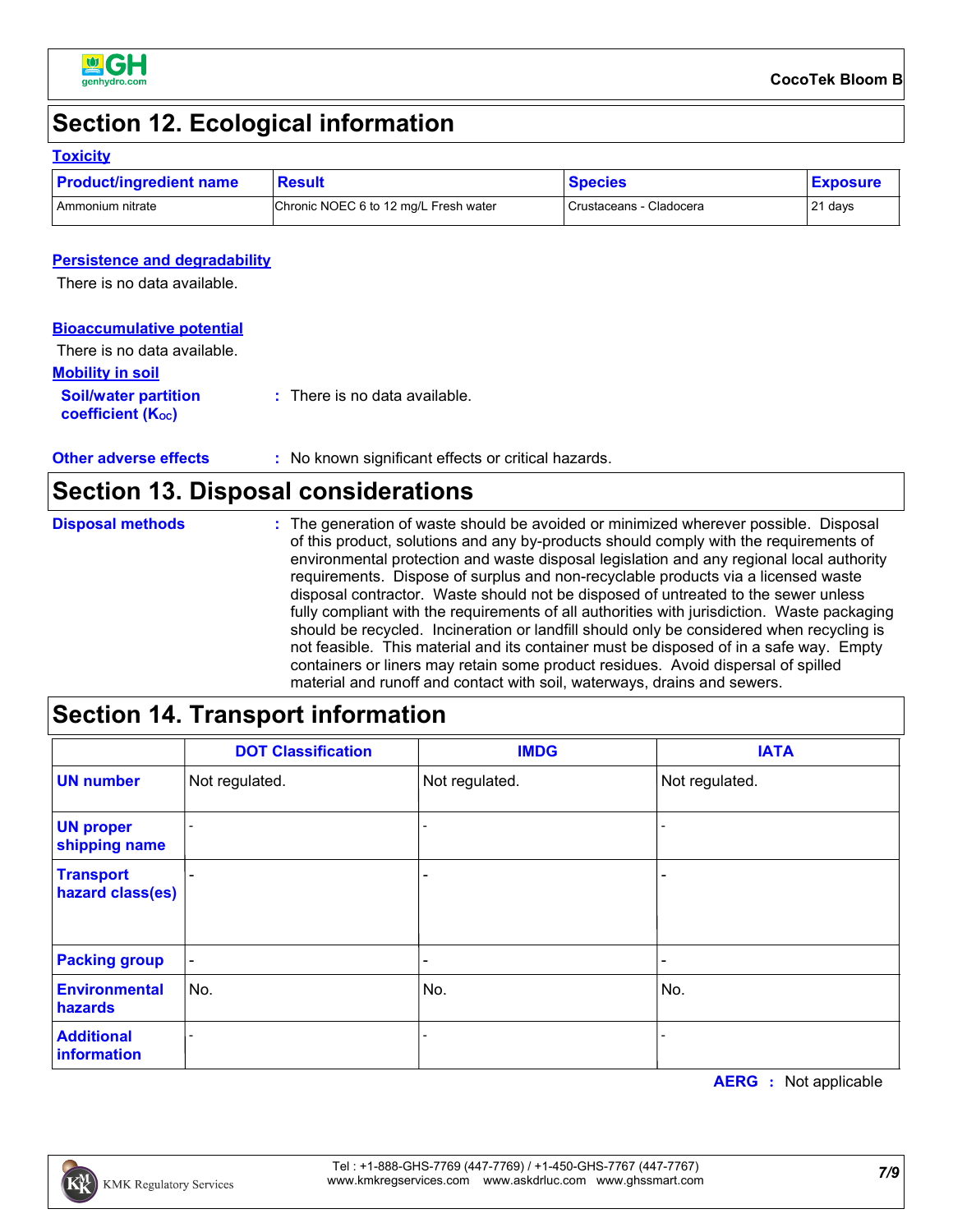

**the IBC Code**

### **Section 14. Transport information**

| Special precautions for user :                      | <b>Transport within user's premises:</b> always transport in closed containers that are<br>upright and secure. Ensure that persons transporting the product know what to do in<br>the event of an accident or spillage. |  |
|-----------------------------------------------------|-------------------------------------------------------------------------------------------------------------------------------------------------------------------------------------------------------------------------|--|
| <b>Transport in bulk according : Not available.</b> |                                                                                                                                                                                                                         |  |

| Section 15. Regulatory information |
|------------------------------------|
|------------------------------------|

**to Annex II of MARPOL and** 

| <b>U.S. Federal regulations</b>                                                   |  |                   |               |                       | : TSCA 8(a) CDR Exempt/Partial exemption: Not determined |                 |                                                                           |                                                 |
|-----------------------------------------------------------------------------------|--|-------------------|---------------|-----------------------|----------------------------------------------------------|-----------------|---------------------------------------------------------------------------|-------------------------------------------------|
|                                                                                   |  |                   |               |                       |                                                          |                 | United States inventory (TSCA 8b): All components are listed or exempted. |                                                 |
| <b>Clean Air Act Section 112</b><br>(b) Hazardous Air<br><b>Pollutants (HAPs)</b> |  | : Not listed      |               |                       |                                                          |                 |                                                                           |                                                 |
| <b>Clean Air Act Section 602</b><br><b>Class I Substances</b>                     |  | : Not listed      |               |                       |                                                          |                 |                                                                           |                                                 |
| <b>Clean Air Act Section 602</b><br><b>Class II Substances</b>                    |  | : Not listed      |               |                       |                                                          |                 |                                                                           |                                                 |
| <b>DEA List I Chemicals</b><br>(Precursor Chemicals)                              |  | : Not listed      |               |                       |                                                          |                 |                                                                           |                                                 |
| <b>DEA List II Chemicals</b><br><b>(Essential Chemicals)</b>                      |  | : Not listed      |               |                       |                                                          |                 |                                                                           |                                                 |
| <b>SARA 302/304</b>                                                               |  |                   |               |                       |                                                          |                 |                                                                           |                                                 |
| <b>Composition/information on ingredients</b>                                     |  |                   |               |                       |                                                          |                 |                                                                           |                                                 |
| No products were found.                                                           |  |                   |               |                       |                                                          |                 |                                                                           |                                                 |
| <b>SARA 304 RQ</b>                                                                |  | : Not applicable. |               |                       |                                                          |                 |                                                                           |                                                 |
| <b>SARA 311/312</b>                                                               |  |                   |               |                       |                                                          |                 |                                                                           |                                                 |
| <b>Classification</b>                                                             |  | : Not applicable. |               |                       |                                                          |                 |                                                                           |                                                 |
| <b>Composition/information on ingredients</b>                                     |  |                   |               |                       |                                                          |                 |                                                                           |                                                 |
| <b>Name</b>                                                                       |  |                   | $\frac{9}{6}$ | <b>Fire</b><br>hazard | <b>Sudden</b><br>release of<br><b>pressure</b>           | <b>Reactive</b> | <b>Immediate</b><br>(acute)<br>health<br>hazard                           | <b>Delayed</b><br>(chronic)<br>health<br>hazard |

#### **SARA 313**

|                              | <b>Product name</b> | <b>CAS number</b> | $\frac{9}{6}$ |
|------------------------------|---------------------|-------------------|---------------|
| <b>Form R - Reporting</b>    | Potassium nitrate   | 7757-79-1         | $15 - 10$     |
| requirements                 | Ammonium nitrate    | 6484-52-2         | $0.3 - 1$     |
| <b>Supplier notification</b> | Potassium nitrate   | 7757-79-1         | $5 - 10$      |
|                              | Ammonium nitrate    | 6484-52-2         | $0.3 - 1$     |

Ammonium nitrate 0.3 - 1 Yes. No. No. Yes. No.

SARA 313 notifications must not be detached from the SDS and any copying and redistribution of the SDS shall include copying and redistribution of the notice attached to copies of the SDS subsequently redistributed.

#### **State regulations**

- **Massachusetts** The following components are listed: Potassium nitrate; Ammonium nitrate **Massachusetts**
- **New York :** None of the components are listed.
	- *8/9* Tel : +1-888-GHS-7769 (447-7769) / +1-450-GHS-7767 (447-7767)